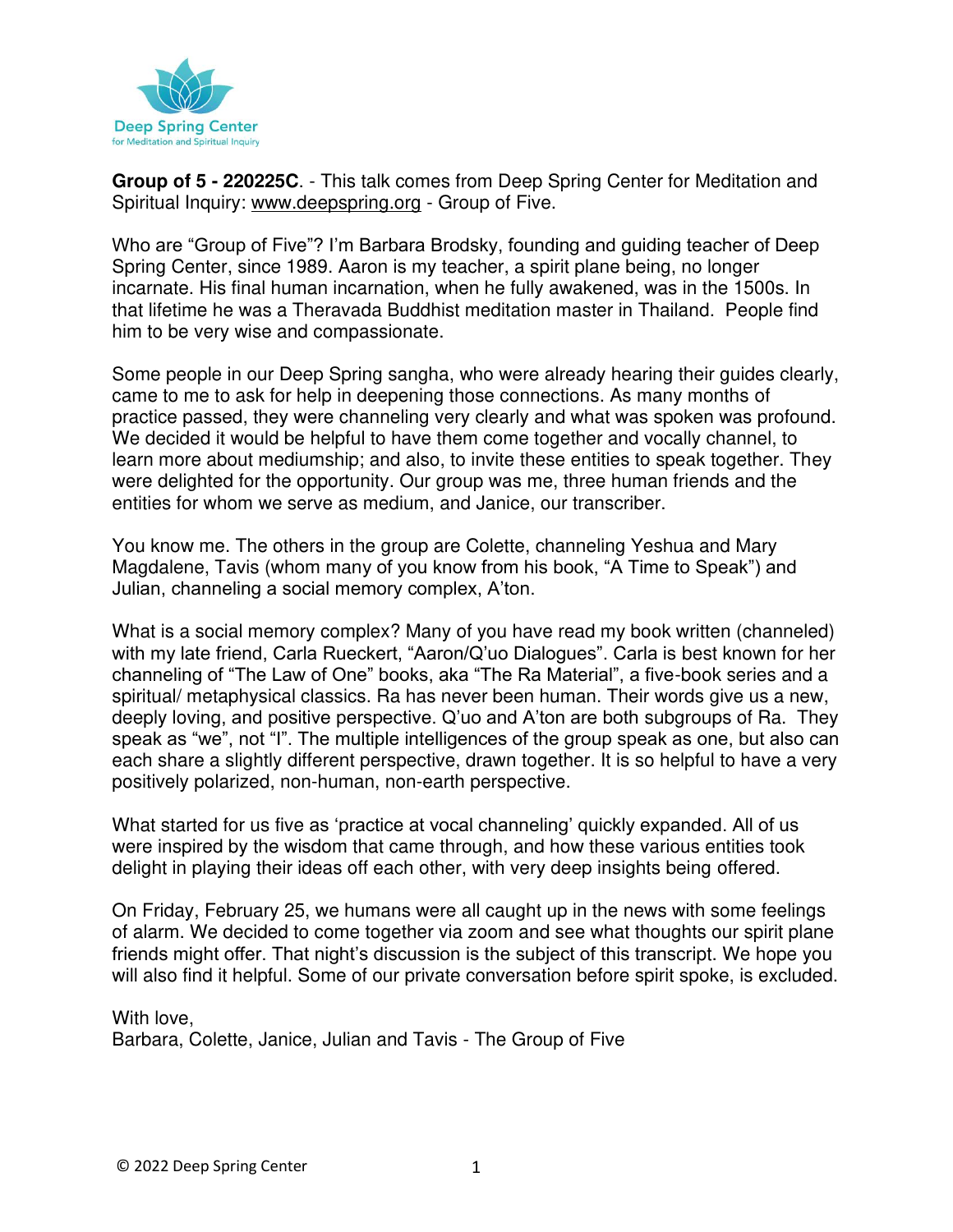

## **February 25, 2022 Friday Evening, Group of Five -**

**Yeshua** (via Colette): Beloved ones, I am Yeshua. How beautiful it is to be with you in this circle. And yet it is not just you and I; there are many beings here with us in this circle— we are surrounded by beings of light, and many gathered to hold this Earth at this time of transition.

This war is part of this transition. Because, as the Earth moves more fully through this shift into fourth density, there is more instability, more chaos—more polarization between those on the Earth who are consciously choosing service to self and power over others and those who are consciously choosing love and light in service for the highest good of all beings.

This polarization and instability, at the ultimate, level, is not what you would call bad, what you would call evil. Although in human terms, when you see destruction and suffering, it is hard to conceive that this is *not* bad and evil. And this is not to deny the suffering; for there is great suffering. And it is not to say that there is nothing that you can do to help in this situation.

Yet understand that this war is a tremendous catalyst. At this time the Earth is wobbling on a fulcrum, a tipping point between moving into positive or negative fourth density. Our sense is that the positive polarity has the greater weight.

As part of this process of transition, so much is coming to the surface that is unhealed not only in those that are choosing the negative path of service to self —but also the unhealed in all of those that are choosing the positive path of service to others.

So, things are coming up. They're bubbling up. And as they bubble, they appear as instability, chaos, and destruction—and on the mundane level that is so. But on the energetic level this instability also provides the potential for transformation. And there are many beings here to support you and the Earth during this time of great turbulence. You are not alone.

I want to say it is natural to feel fear. It is natural feel anger. It is natural to feel grief. It is natural to be heartbroken when you hear of people by the thousands, fleeing their country, leaving behind homes that could be destroyed; perhaps leaving behind animals. Just needing to move to safety. And in the mundane realm, that is heartbreaking.

So, I ask you not to close your heart to the suffering, to the sorrow. Do not close it because that heartbreak arises from your commonality as humans who dwell on this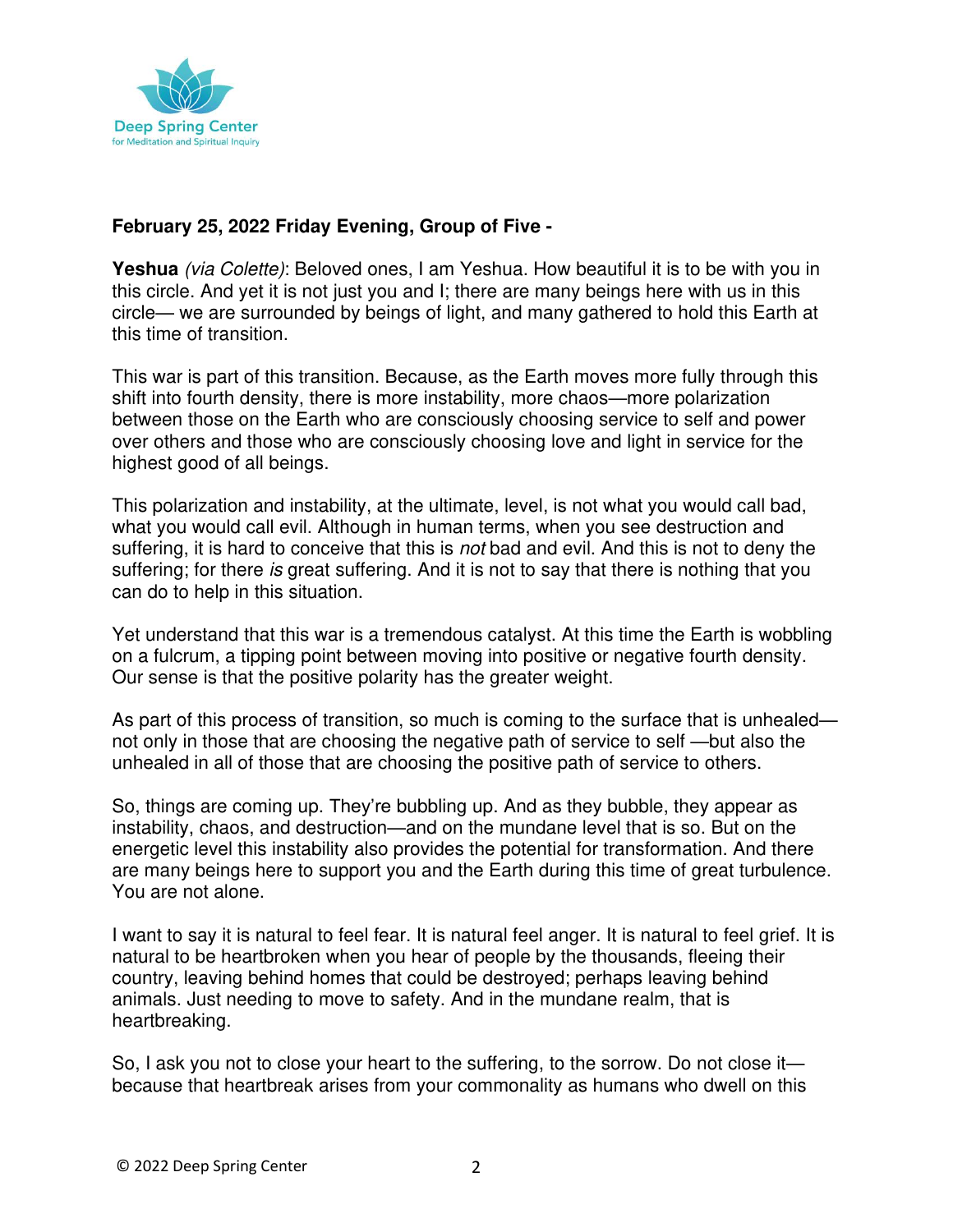

planet—the commonality of One Being. There is no separation; you are all in this together as one being, in this time of tremendous change.

Yet do not get lost in the fear, the anger, the grief. Let the energy of those emotions come into you and allow them to be transformed. And in this process of transformation, it does not mean to ignore or pretend that there is no grief, no anger or fear. It is not necessary to push those feelings away but acknowledge them and bring them into your heart and hold it all in love and compassion. Then move it through your awakened heart and send out that love and light and ground it into the Earth.

There may be many other things that you can do to help. Perhaps you may choose to send money, or facilitate sending goods, or volunteer—or other ways you may choose to help. But *doing* in itself is not only what is needed now. The most important thing is that you become this pillar of love and light that grounds the Earth.

Each one of you can be that—whether you are doing the dishes; whether you are reading the news and sobbing; whether you are taking a walk; whether you are taking a shower; whether you are going grocery shopping; whether you are collecting money or goods to share with others who are struggling or suffering—whatever you are doing, the doing is part of being in this world.

So do not forget that it is who you are - your beingness, your energy, your love, your light—that is the actual transforming, regenerating, and healing factor. As you seed that into the Earth, you help the Earth move through this transition.

As a human, it's natural to want to see the war end—to see no suffering, no starvation, no abandonment, no homes destroyed. And one day, in positive fourth density, that world will be here. But now it's in the shifting phase, the transitional phase.

So do what you are called to do but do it with an open heart. As I was mentioning to C earlier, if you get trapped in the sadness or the anger; if you get trapped into thinking us versus them, the good guys versus the bad guys—if you get trapped into that, you are simply, as I like to say, playing the game of separation, which is the game that's been played for eons. It's the game that's still being played now. And I don't use the word game to make light of it. But it is a strategic game of power and control that's being played out on Earth at this time.

And if you move into that place of separation because of fear or anger, your energy just contributes to all of that contractive and destructive energy. So be aware of the emotions. Honor them. Embrace them. Do not push them away but move them through the awakened heart and send them out to the Earth. Because it is that open, spacious, loving seeding of love and light that creates the foundation for true change to occur.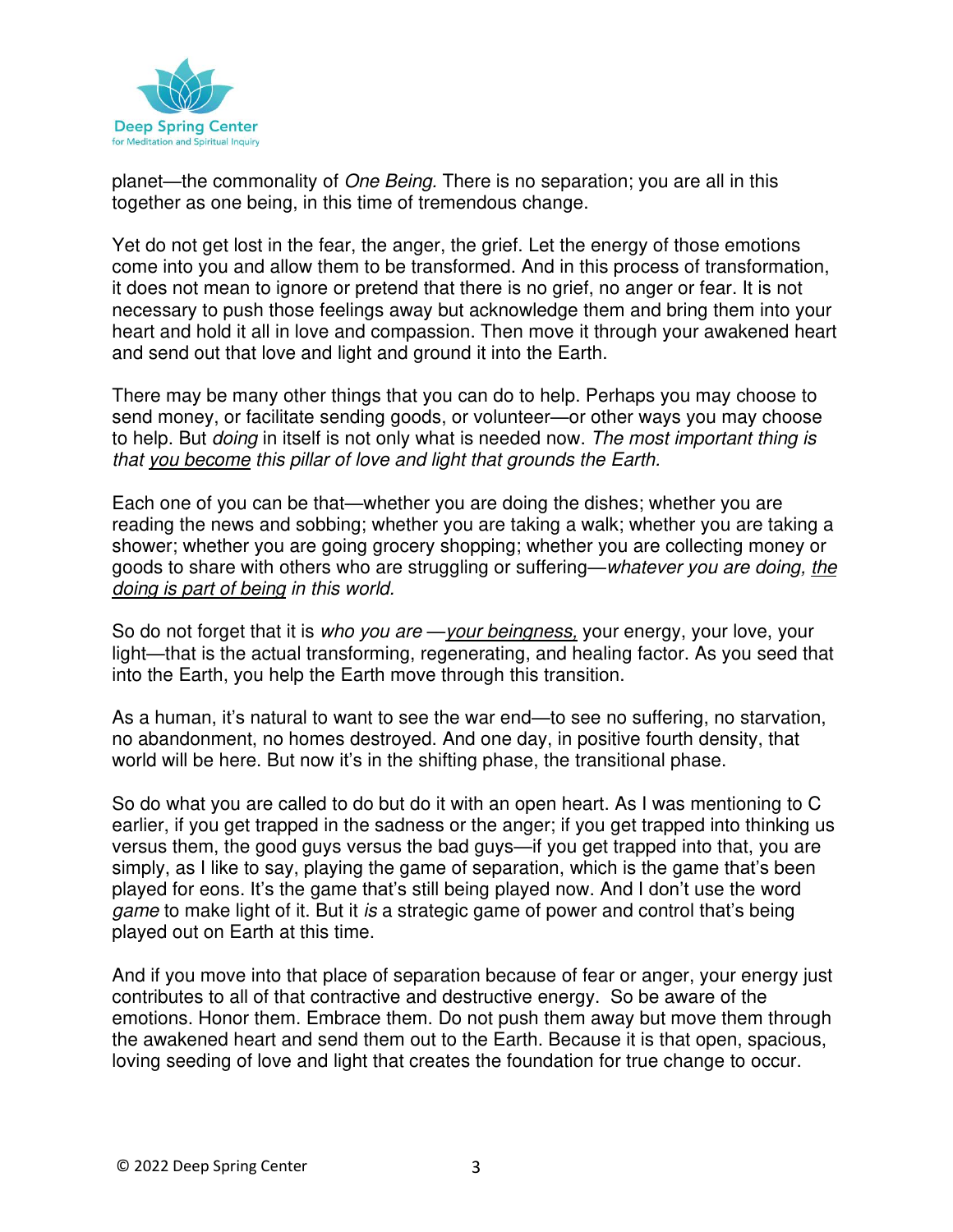

Certainly, this is a complex and difficult time on Earth right now, but I wanted to bring this perspective to you. My love to you. I pause now. I am Yeshua.

## *(A'ton* offers to speak)

**A'ton** (via Julian): Hello, I am A'ton, and I greet you in the love and light of the One Infinite Creator. We are happy to be here with you at this juncture, listening to Yeshua presenting these images of the heart.

This particular situation with Earth at this time is a somewhat unusual expression of the complexity of moving from third density to fourth density because there are so many different variations on the theme of human experience, cultures, societies, and languages. When these shifts happen on planetary entities where there is a single language, a single society, the process is more likely to move more smoothly. The complexity here has created this boiling kind of foaming situation that's going on particularly due to the history of service-to-self competition models of behavior.

We suggest a meditative and mindful daily activity practice of imagining the humans on the planet coming together of a one-mind, of a unity, of one ambition to serve the advent of fourth density. Imagine that occurring.

We offer that you picture the whole planet being surrounded by monks who have evolved a very high level of toning, of being able to create tones of sound that offer stability to the turbulence that's occurring.

Notice the humans on the planet being in a great conundrum and disturbance. As you see the Ukrainian people walking to the borders into neighboring countries, observe the conditions of suffering in other countries around the world. Allow yourselves to "hear, see, feel, and otherwise sense" this disturbance, this great noise and conundrum being created by the service-to-self expressions.

Imagine that this is a catalyst which is awakening many people, especially younger generations, to "Wait a minute—we don't want to live with this on this planet. This isn't necessary. We don't need this. We don't need our grandfathers drawing up armies and storming other countries. We're all one people. We're all one world. We do not need borders dividing us."

As the young people envision this, support them by imagining that you are part of the toning monks. Join the great mass of them surrounding the planet with this magnificent harmonic sound. Sense this vibratory activity generating colors, many of which are beyond perception in the human eye.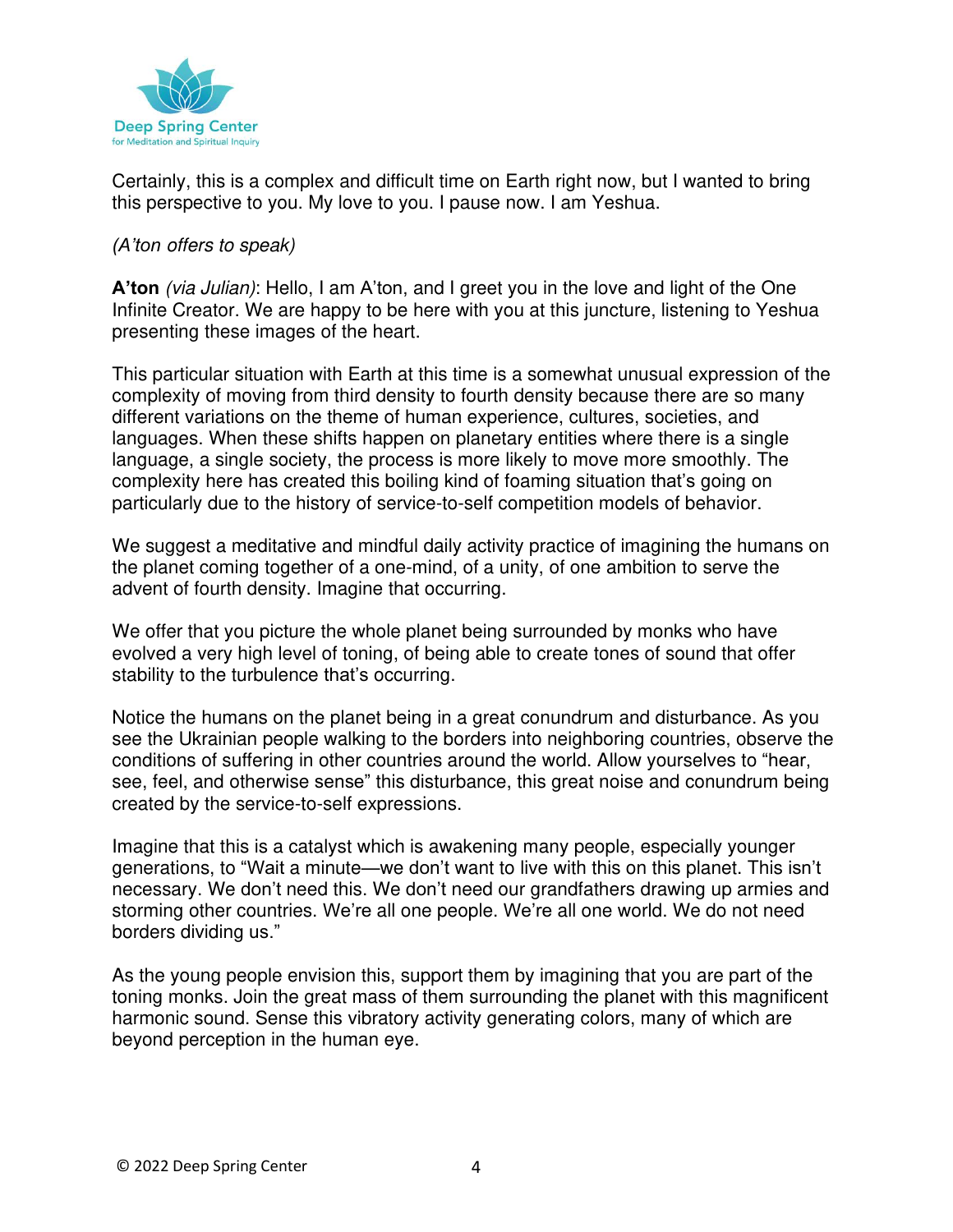

This is supporting the youth, who are here to live in a fourth density world that is unified of one mind and one heart, joyfully co-creating an almost ecstatic experience of delight, with people feeling that, "I want to incarnate on Earth now, because this is going to be so exciting, so much fun!"

We pause.

**Yeshua** (via Colette): My friend A'ton, I am Yeshua. How beautiful that imagery! How beautiful the speaking of the toning that provides a vibratory foundation to this Earth that in a sense is wobbling on an unsteady foundation— and the toning gives it a base on which to rest and stabilize. How I love that imagery!

And I say to you that what A'ton is expressing is *real.* It is not simply imagery. There are many beings—as A'ton described as the monks—surrounding this Earth, providing energetic stability so that the planet doesn't wobble off its axis and totally collapse and disintegrate. These beings provide enough of a foundation that the Earth can move slightly as it finds its way to center again.

So when you ask me, "What can *I* do?", I say to you that you can add to this vibratory foundation in many ways.

Imagine the ley lines, the Earth grids. You've seen pictures of that. Imagine in your own way contributing to this foundation, and then seeing it spread across all these ley lines as this beautiful net.

You may choose to tone. You may choose to meditate. But you may also choose to dance, and to sing, and to make love, and to garden—all these things in which you take energy and put it into vibratory motion. Can you imagine, if in every country people gathered together in little groups just to dance and sing, what that would add to this beautiful foundation that the monks are providing with their toning?

Thank you, A'ton, for that. I pause. I am Yeshua.

**A'ton** (via Julian): This is A'ton, and we would like to offer another image to use with this: Imagine as though you and masses of others are tuning an instrument. The instrument is the individual and collective human incarnate expression on Earth. The vision is to tune the instruments out of discord and into harmonic symphony.

Imagine turning a violin, a guitar, a piano, or a very complex organ like they have in cathedrals in Europe, where there's a masterful tuning going on, where you're adjusting from the discord to the harmonic.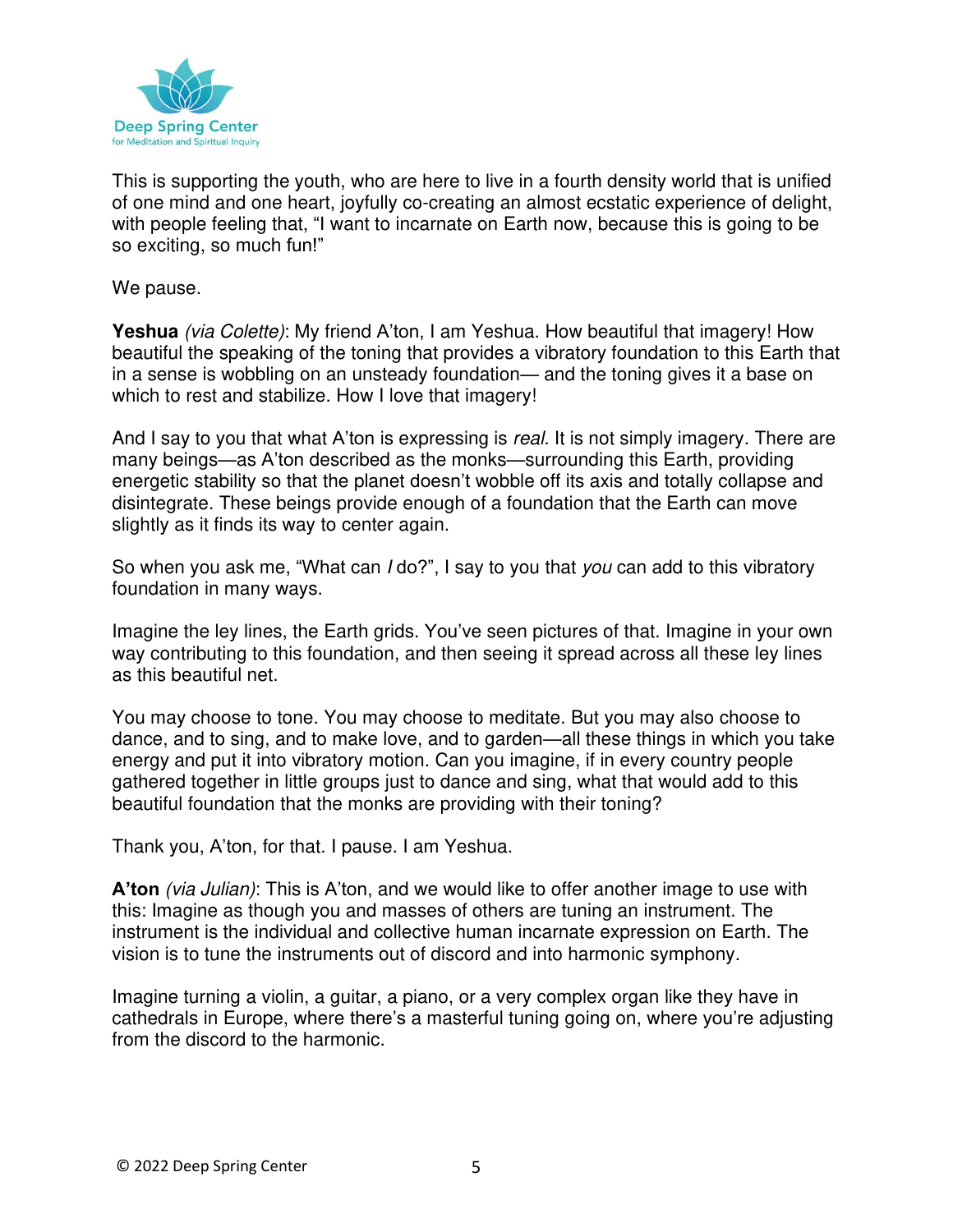

As you say, Yeshua, this is a serious activity; this is not just an imaginary hope. This is a serious activity, and the more people who become involved with this, it can actually cause the laying down of arms.

So, think of tuning the instrument of the human expression on Planet Earth. Begin with the tuning of the instrument of the self.

Thank you. We pause.

**Yeshua** (via Colette): Yes. Because as you tune self, you are the instrument, whether you think of it as the whole instrument, one string on the instrument, one key, or however you think about it. So you tune yourself, and then another tunes their own self and you create, as A'ton says, a harmonic or a resonance between those two strings.

A'ton may express this differently; I'm just elaborating on what A'ton has offered. So, think of this not so much as imagining, as in imagination or visualization; think of yourself as actually working with and tuning your own energies and then connecting and resonating with others who have done the same.

I pause. I will make room for others to speak. Thank you, my friend, my brother, A'ton, my social memory complex of many friends!

**Aaron**: (Via Barbara) My blessings and love to you all. I am Aaron. With great thanks to Yeshua and to A'ton for the very clear and beautiful things you have said.

How do you tune yourself? We must use great care that tuning is not equated with fixing.

If you equate tuning with fixing, you approach it with a contraction. When you tune an instrument, you are not fixing the instrument. You are knowing that the instrument has the innate quality to give off a very clear tone, each string perfect when the tension is just right on that string.

Your job is not to change the strings, assuming that they are intact, but to invite the strings into just the right degree of tension so they give off that magnificent sound.

You are the instrument; you are the strings. Let's say the physical, mental, emotional bodies, these are the strings. They have the capacity to carry a high, clear, perfect tone—or to screech, or to thrum, be off-tune.

The reason I began to teach vipassana to those who were with us 33 years ago is because it is a way of tuning in—excuse me for using tuning in a different way—but for moving in to see the innate perfection of each string.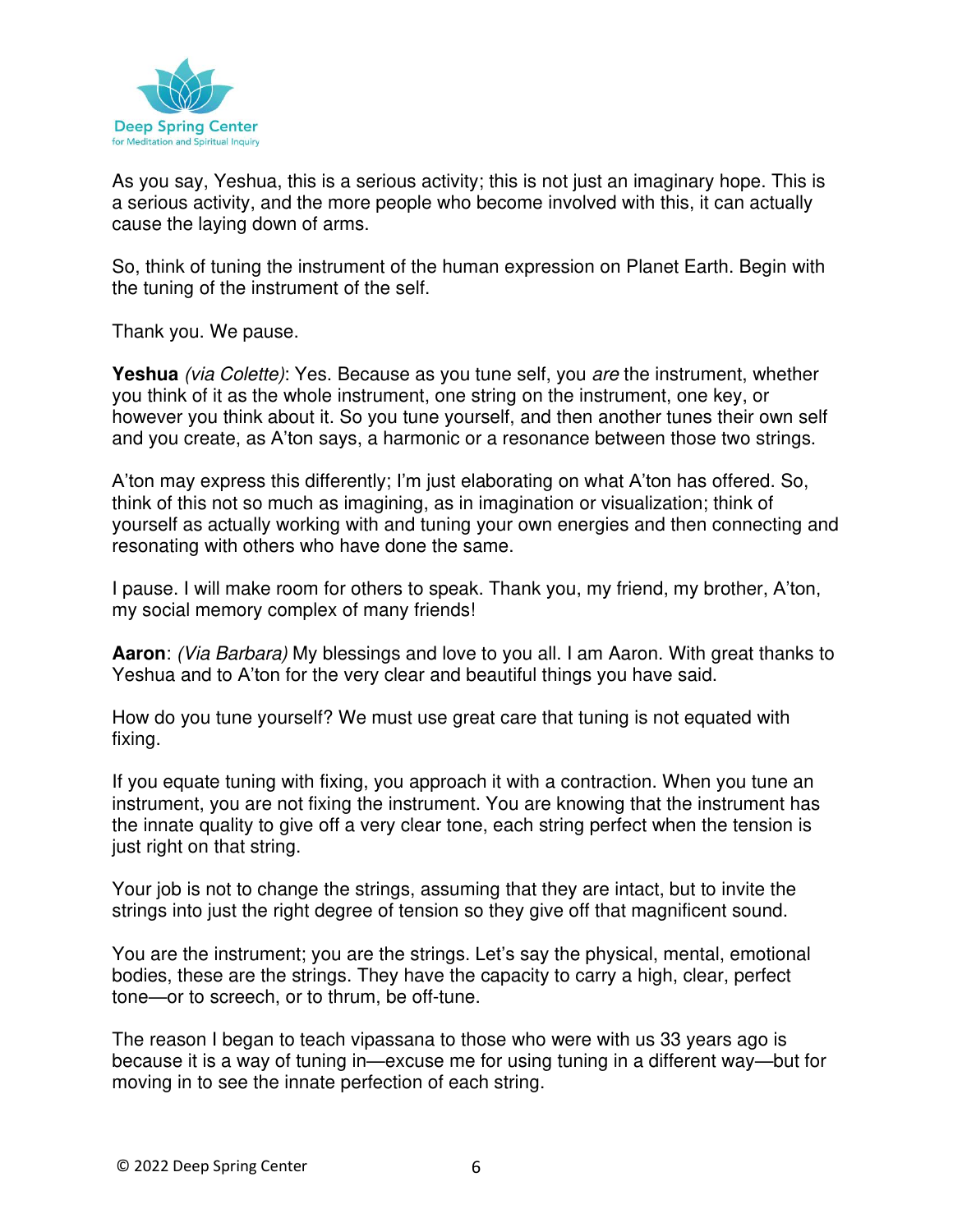

You don't have to get rid of the emotional body, or the physical, or the mental. You don't have to get rid of anything. Your practice, both vipassana and Pure Awareness, can lead you into resting in the innate perfection of first your being, because that's where the human starts, and then the innate perfection of being, of sentient being—beings sentient upon the Earth and the Earth itself, as a sentient being.

When you look at the Earth now, it's as if through the millennia of attack upon the Earth it has developed sores.

If you took a physical body and hit it and punctured it repeatedly, eventually it would have wounds. It would find it hard to express its innate perfection, until it cleared those wounds.

But that's still too much fixing.

You are not clearing the wounds so much as allowing that which has been poisonous and had developed within the wounds of sentient beings, including the Earth, allowing it to release, so that the innate wholeness and radiance is there and available.

You, you humans, you loving humans, and those who are filled with anger and fear and greed, you are all wounded, and the innate perfection is there.

The ones who are consumed with greed and hatred have no remembrance of that innate perfection. It's, as has just been said, a vibration that they have forgotten.

Those of you who have a remembrance—"Ah, yes—I used to be able to sing that tone! Ahh! My whole body in every sense was radiant and not consumed with poison. And now I have forgotten that."

But you are not attempting to create that, or recreate it, because it's always been there, but to remember it, to invite it.

The first step is that the wounds need to open so that the poison can release.

Your broken hearts, they are broken because they can feel the poison of the whole world through this heart, each of you through your own heart.

And if you hold that poison in and try to fix it, it doesn't release.

But when you have the love and courage to expose the heart, to remove the harsh armoring of so many lifetimes and allow the heart to release the pain and emit its natural light, then healing can begin.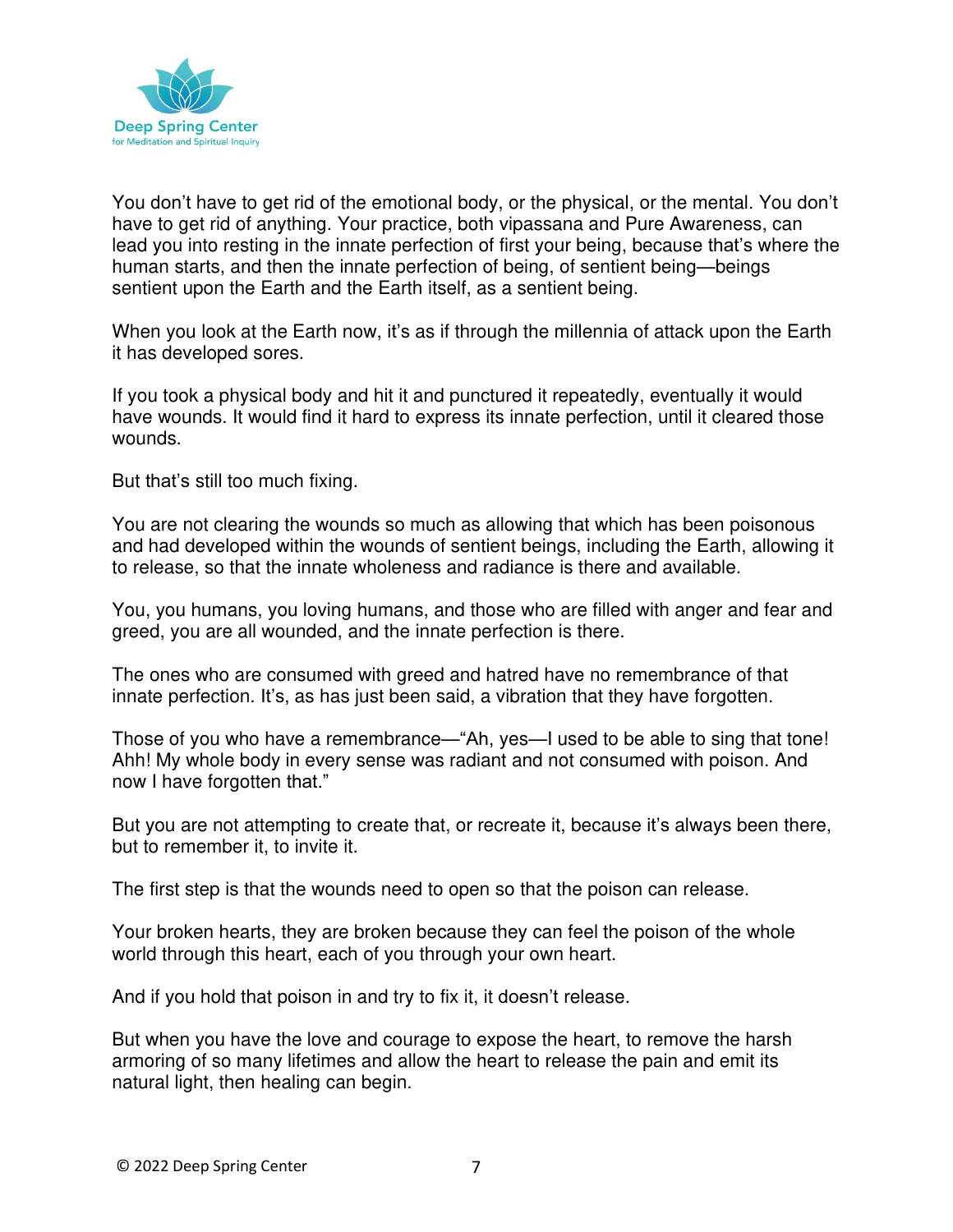

Dr. Tavis, here, will tell us that you must be sure all the poisonous material is out of the wound, that it's cleaned out, before it can heal over.

You are all here in this lifetime with so much love and courage because of your intention to do this work, starting with yourselves. Going deeply into your own woundedness, not to fix but to remember the light and love therein, and to release and let love and light wash out the poisons.

As you can do it for yourself, you can reach out to all of those consumed with greed, with self-gain, ignoring the suffering of the world, only to service to self.

Your energy can touch these people. You have come to do this service, to touch all of those who are teetering on this positive/negative polarity point. To remind them of the power of love within them that is able to choose service to all beings, which involves releasing the poisons of fear and hatred, of greed, of doubt, and each remembering they are love, they have that capacity.

I'm very encouraged by how many of the younger generations that have come through are already a higher density; do not remember why they're here but are committed to living from this place of love.

So you have a lot of help. Vast, let us say armies of angels, some not incorporated, some incorporated.

Those of us who have been watching this for thousands of years—and I know Yeshua and A'ton would agree with me, here—we have been watching this coming and wondering when it would come. We have been working behind the scenes for thousands of years to help those who are sentient beings on the Earth be ready to bring forth love, more and more love. The harder you are pushed and open your heart to the possibility—not only possibility but I think probability of a highly positively polarized Earth, transitioning into a higher density.

Please, my dear ones, do not give up heart now. You have worked so hard to come to this point.

Like the one running up twenty-three flights of stairs; if you do it every day, the muscles become stronger. You develop the capacity. And then you know, if halfway up you have to go down because the doorbell rings, and then you have to go up again— "Oh, yes— I remember. I can do this."

You begin to trust your capacity for love. You begin to trust the truth of who you are.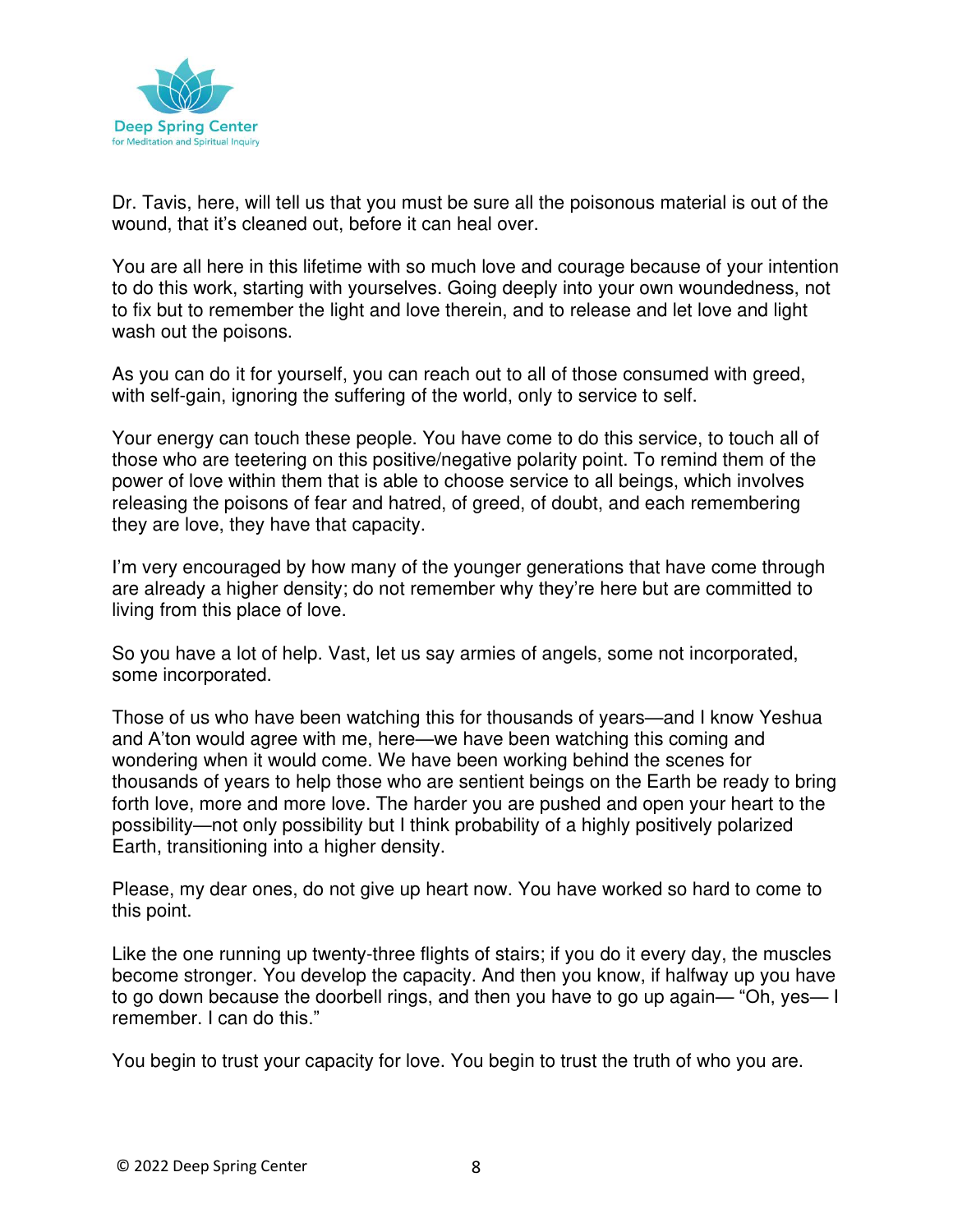

You have been working so hard, through so many lifetimes, so many of you, to come to this point. And there is so much love holding you.

But we, spirit, cannot do it for you—this is a job for the human. And I so much thank you for being here and willing to do this.

I thank you. My dear friends, human and spirit, I love you so much. I am Aaron.

**Julian**: I'm so grateful for the image of the poison being released. Aaron, is there something that we can introduce into The Eden Project classes that will help to further instruct how to release this poison, to release these habitual patterns within ourselves of fear, anxiety, frustration and anger? As Individuals and students, how can we functionally accelerate this release of poison in our daily lives? Thank you.

**Aaron**: Thank you, Julian. I am Aaron. I hear your question.

There are two things. One is, if I might say it in this way, the gift of the present catalyst, and each loving being's pain and desire to help. This becomes support that helps us.

You think you can't do anymore. And yet you're so committed to relieving suffering, and you see somebody who's really suffering, and you find yes, I have more capacity. I can do more.

And the flip side of this is the continued work with path of sacred darkness, each being really needing to go into their own darkness, because only by going into the darkness can you release the poisons. Otherwise, it's simply putting one more bandage over another bandage, over another bandage, trapping the poisons within.

But when you are willing to go into the darkness and see the nature of the darkness, and that the light is right there with the darkness, then you become willing to remove those bandages and let the poison flow out, let the system purify itself, whether we are talking about the system of the humans, or of all sentient beings, or of the Earth itself as sentient being, all of it creating that purification that can move Earth into a higher vibration.

My brothers and sisters of light, whether you are incarnate or not presently incarnate, I love you. And we have been working so long toward this end. Let us not lose heart now.

That final way is always the steepest. That doesn't mean it cannot be climbed, but it will take all the love you can give. That song, "Give that dream all the love you can give, every day of your life, for as long as you live…Climb every mountain…"

(Mary will speak)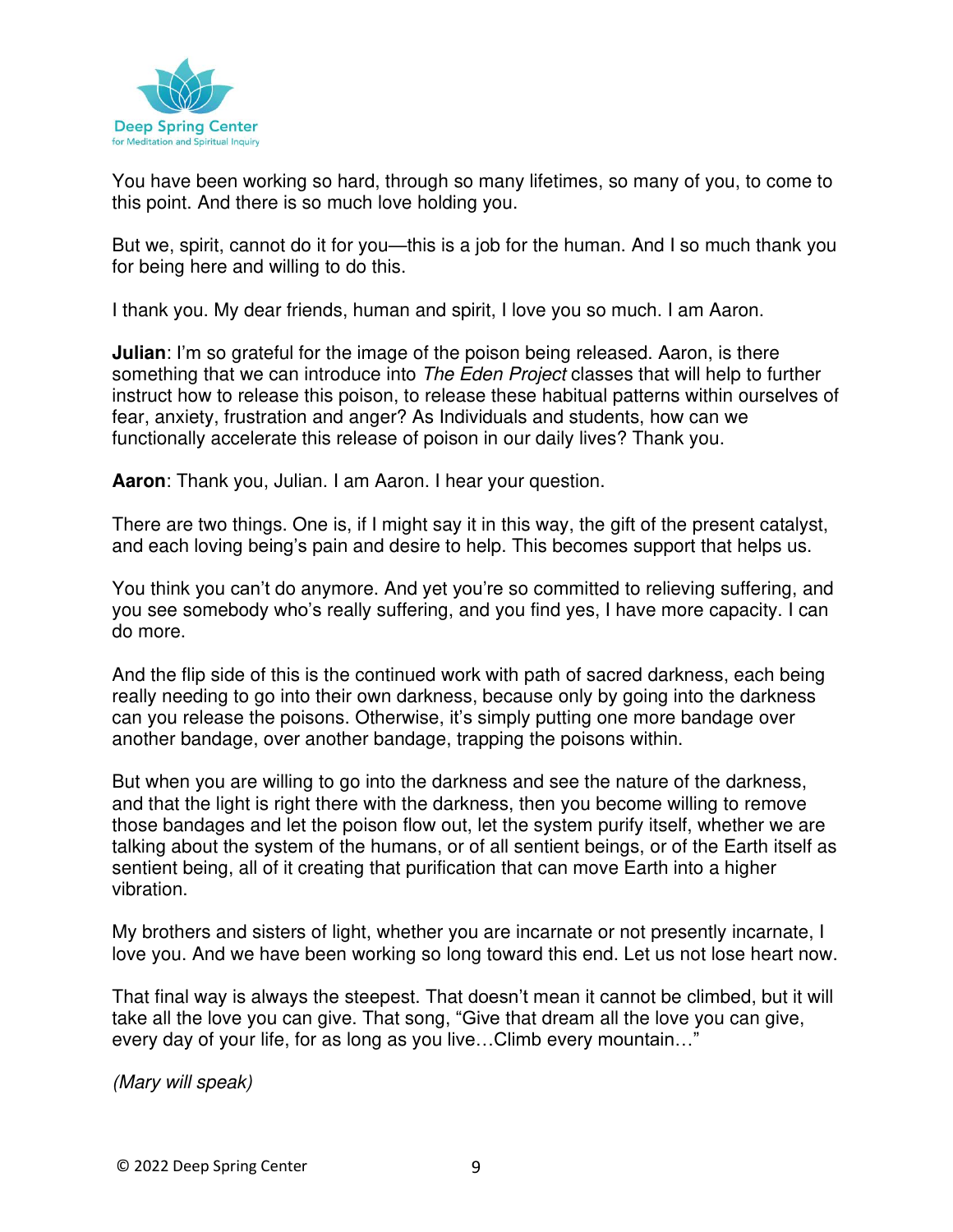

**Mary** (via Barbara): My beloved ones, I am Mary, and I thank you for this opportunity to speak, and for the loving wisdom that has flowed through many human and spirit.

You know that I came here two thousand years ago to help Yeshua, he bringing the light, planting it into the Earth, and my helping to smooth it through the Earth, anchor it in the Earth.

We're still doing that anchoring. There are places where it has not taken as much as other places, places where there is still a strong holdout of negativity, darkness.

It's so important to remember that darkness and light are non-dual, and that those places where you see the most darkness perhaps are the places that are most ready for that wound that Aaron spoke of to open, the poisons to pour out so the light can be revealed.

If you condemn those places of darkness—right now, thinking about Russia and the attack on the Ukraine. But Russia is not a place of darkness. Russia is simply one manifestation of self-centeredness and service to self, as happens all over the world.

It is the place where the wound has come close to the surface and is ready to cleanse itself. And in that, let us call it healing crisis, it's developed a fever. There's a lot of poison close to the surface. That means that love is needed to help it open and release.

This does not mean that you back up and say, "Sure, go out and kill as many as you like." Love has the power to say no from a place of love, not a place of fear. It is so important that that distinction be made.

When the no comes from a place of non-contraction that deeply respects the pain of the one who is striking out in service to self, respects without giving permission to do harm, that's the shift.

"I hear your pain. I hear your anger. I hold you in my heart. But no, you may not do harm." And the power of that, "No, you may not do harm," reverberating through the whole Earth, through the whole universe—this is what brings the release of negativity, that it sees that it cannot go any further. This is what grounds the light and gives Earth and all upon the Earth the power to respond from that place of love.

That time two thousand years ago, as your slang expression might say it, that was not my first rodeo. Lifetimes before, and with Yeshua and others of the light, coming again and again to the Earth to give the Earth as much light as it could contain at that time. And then, when it could not absorb any more, backing off and letting it stabilize. And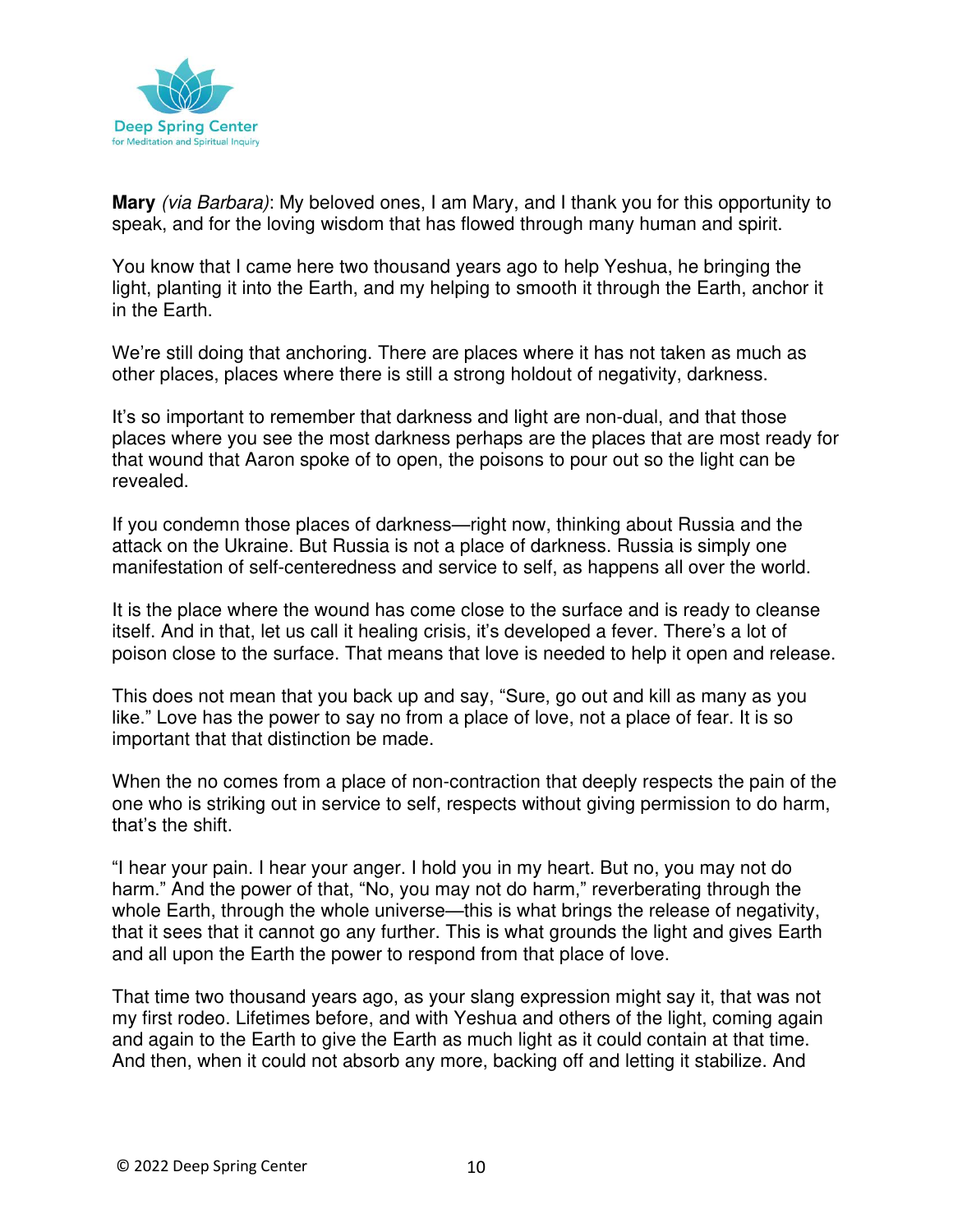

then coming again. And then the last time, two thousand years ago. And now it has had two thousand years to stabilize.

The poisons need a way to pour off. Light needs those openings where the wounds were, to sink in.

Don't be afraid of the wounds. Keep offering them love and light.

We are with you and helping you, but only you, as humans, can do this work.

I am Mary.

**Mary** (via Colette): My dear ones, I am Mary, and it is a joy to pass back and forth between Barbara and Colette in this way.

Aaron has spoken of the sacred darkness; of the wound—as I have just spoken about as well through Barbara—festering, and the poisons needing to come out so that healing can begin.

I would like to bring up another aspect to consider as well as you look at what is going on around this Earth.

As you are aware of what is occurring—with the understanding that your media only focuses on certain aspects of this situation—it is easy to move into a sense of panic as there is so much turbulence and chaos—and then to move into feelings of helplessness and despair, fearing that this is going to end badly; the Earth is not going to make it; things are going to collapse.

But I ask you to consider another perspective that is more hopeful. As Aaron mentioned, there are many beings here, especially of the younger generation, that you would call Wanderers, or Indigo Children, or Crystal Children or by other various names— and they have come specifically at this time of transformation. There are millions of them here. While they might not have full awareness of what they're doing here, they come in already with the veil a little thinner, able to access more of their fourth density capacities.

These beings are in every area of the Earth, in every society and every culture. So when you look at the leaders who are waging the wars, who are sending the armies and dropping the bombs, understand that they represent a certain aspect of negativity such as in this case the war initiated by Russia—but every country has their aspects of negativity.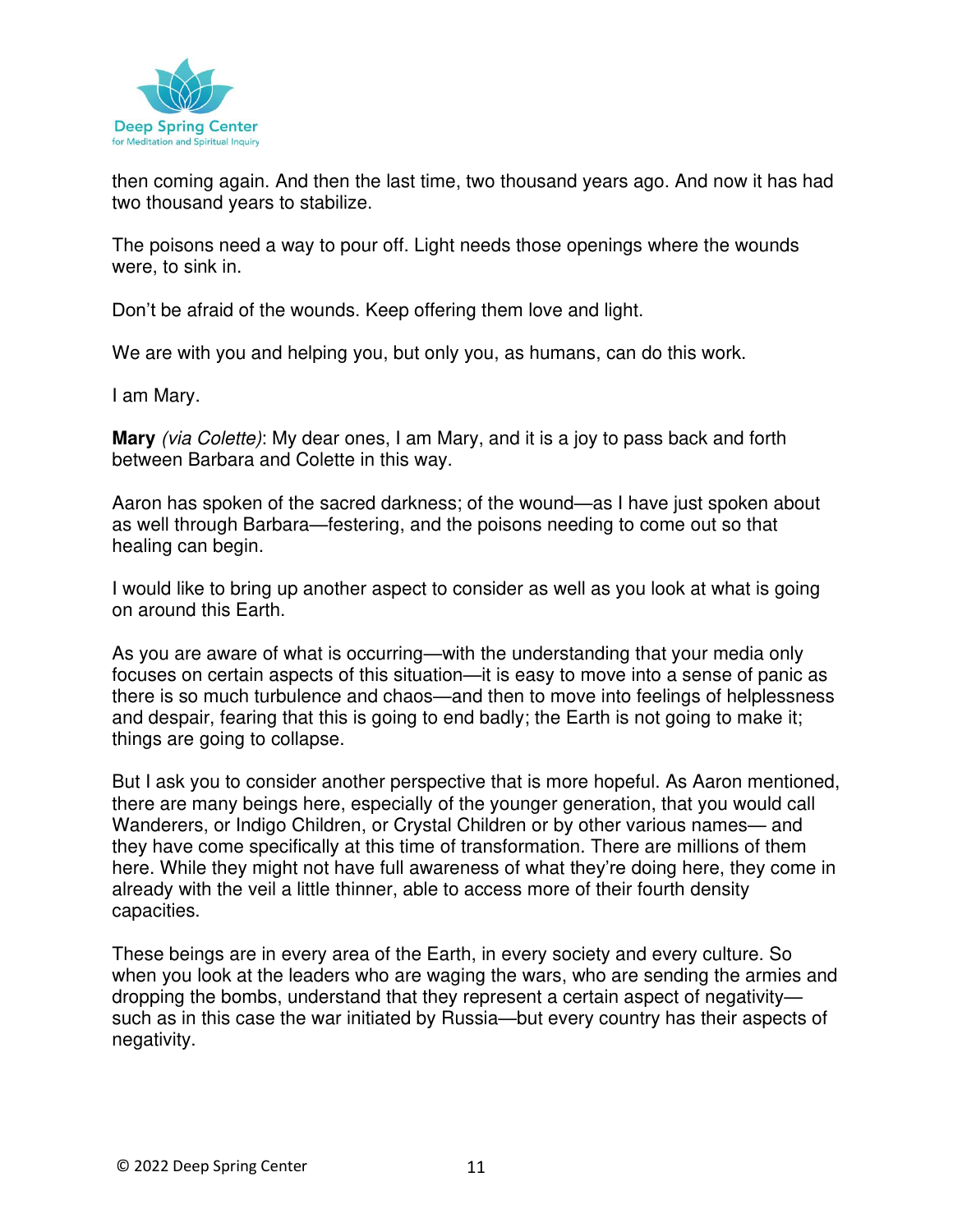

Yet realize that the leaders do not represent all the people. The people have power maybe not power to, say, stop the bomb or depose a leader immediately—but the people can wield power as well.

Can you imagine if the people just decided, "I won't join the army. I won't fly the plane. I won't drop the bomb. I won't do this."? So there's a potential for an uprising from the populace, an uprising to bring this different energy, to bring this compassionate No.

I am not predicting how or if it will happen. But I am just asking you to consider—that not only are there many beings that surround and support this Earth, including all the monks toning—that living on this Earth now are many others like you, especially this newer generation who have come for these times. They don't need 50 or 70 years to wake up. They come somewhat already awake and are in the process of laying the foundation for a whole new world; for the fourth density world.

So, remember that. It's natural to look at what is going on and say, "This is a disaster. It's just going to go into total chaos." And while I'm not predicting anything, I want you to be aware that as the chaos, the poison, and the sore erupts and flows out, that the foundation is here to support the outflow of a whole fountain of healing fourth density love/light energies.

A birthing is occurring, and the fourth density baby is stuck in the birth canal! It needs a little help to push it into existence.

But there is hope. I do not predict. I say that often—there's no prediction as there is always free will among entities. But there is a groundswell of beings walking this Earth, of beings surrounding this Earth, and supporting this transition into fourth density.

And as you add your loving intention to theirs, as you build that foundation, as you tune your instruments, the potential is there for the populace to just rise up and say, "No—we unite as one family. We don't play war. No—we're done."

It will not be that simple. But do not forget what is possible. I leave you with that hope. Hold that hope in your heart.

My love to you, my dear ones. I am Mary.

**Barbara**: Both Aaron and Mary are reminding us, as soon as we get caught up in the stories of fear, we block the release of the poison.

When we recognize fear as fear, and that yes, sometimes it's going to be painful for this poison to release, but it's doing so, and instead of getting caught up in fears, stories as Mary just said, recognize, okay, this is just part of the process. Cleaning a wound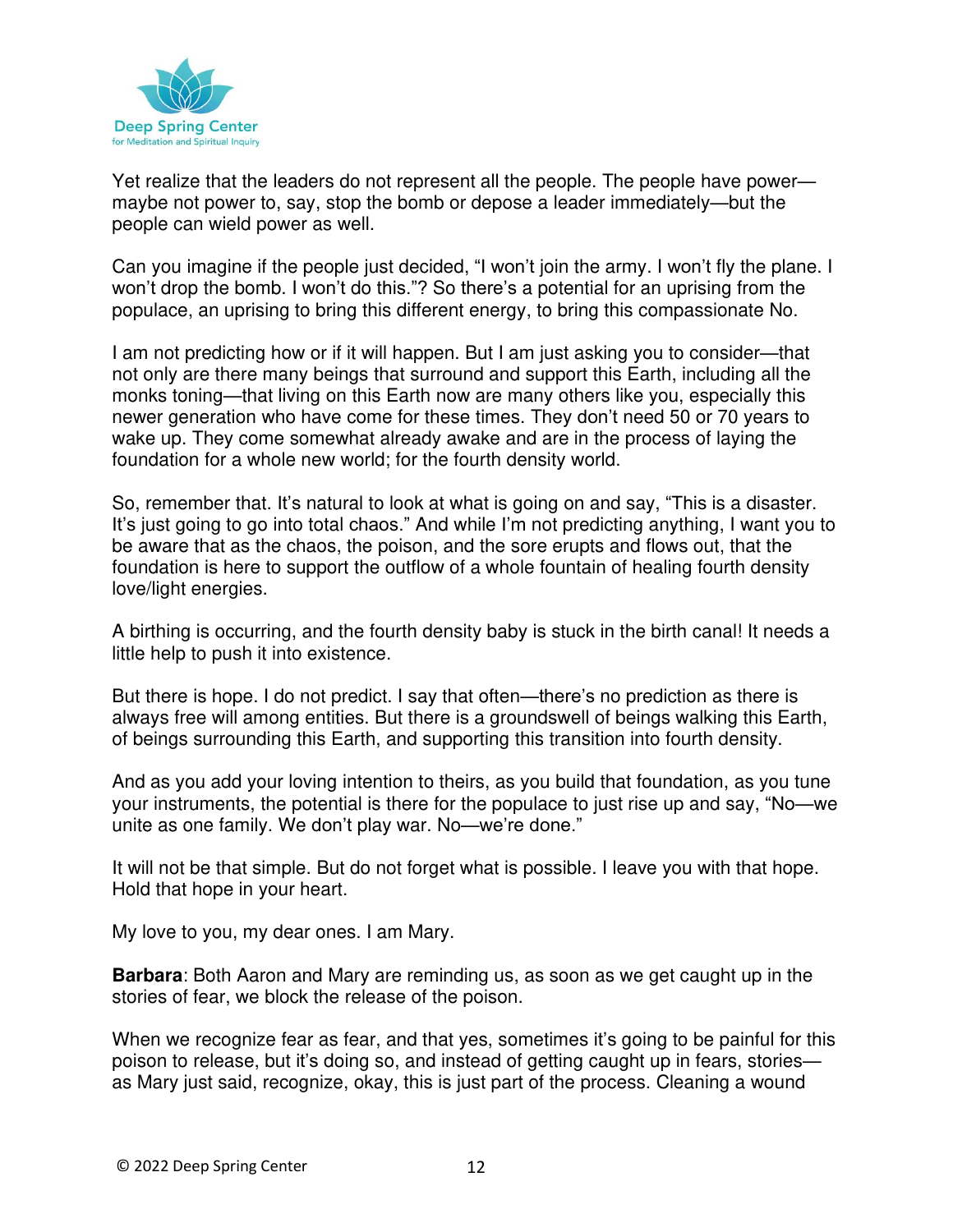

can be painful. Cleaning the Earth of so many eons of negativity—releasing, releasing. Aaron just keeps reminding me this is what we're here to do.

As Mary just reminded us, so many of these younger generations are coming in really already knowing this is what they've come to do, or only needing a small reminder to wipe the dust away, so that they say, "Ah, yes—I was forgetting." They can do it.

## **What we are doing today: we moved on to some personal discussion with our spirit friends. Excerpts…**

**Barbara**: Some of my ancestors come from the Ukraine. I looked on a map, the city of Brod. "Brodsky" means "city of Brod". I've known where Brod is; there in the middle of Ukraine, a small city.

I suspect I must have a thousand or more cousins in that area, just going back to greatgreat-great-grandparents, those who stayed there. I'm just finding my heart connecting to those people with love. And whether they're actual cousins or not, they're all cousins. Everyone in the world is our cousin.

But it was easier to begin with those people who I can think of literally as cousins, just holding them in my heart. Then I began looking at those people in subways, in bomb shelters, and just taking one person, watching them for a minute, and then closing my eyes and holding that person in my heart. Coming back to this human connection that we have. This person is also my cousin, my brother or sister, really. Not just human mammal connection. Not just mammal—sentient being connection. Coming back to this.

I think my question to spirit is, is this a useful way to support what's happening in Ukraine and the whole world? What can we really do, as individuals?

I know it doesn't help me when I get into helpless fear, lack of control. What can I control? I'm meditating a lot. Sitting here at my altar, meditating; looking at these pictures of beloved past teachers, friends, and family, mostly, asking, how can I help right now?

It's interesting for me— as soon as I say, "How can I help?", there's the certainty that I can help, and that reduces the feeling of helplessness and the fear of helplessness. And then I can look at the fear that comes up, "I'm helpless. I can't do anything," —ah, no, we're not helpless.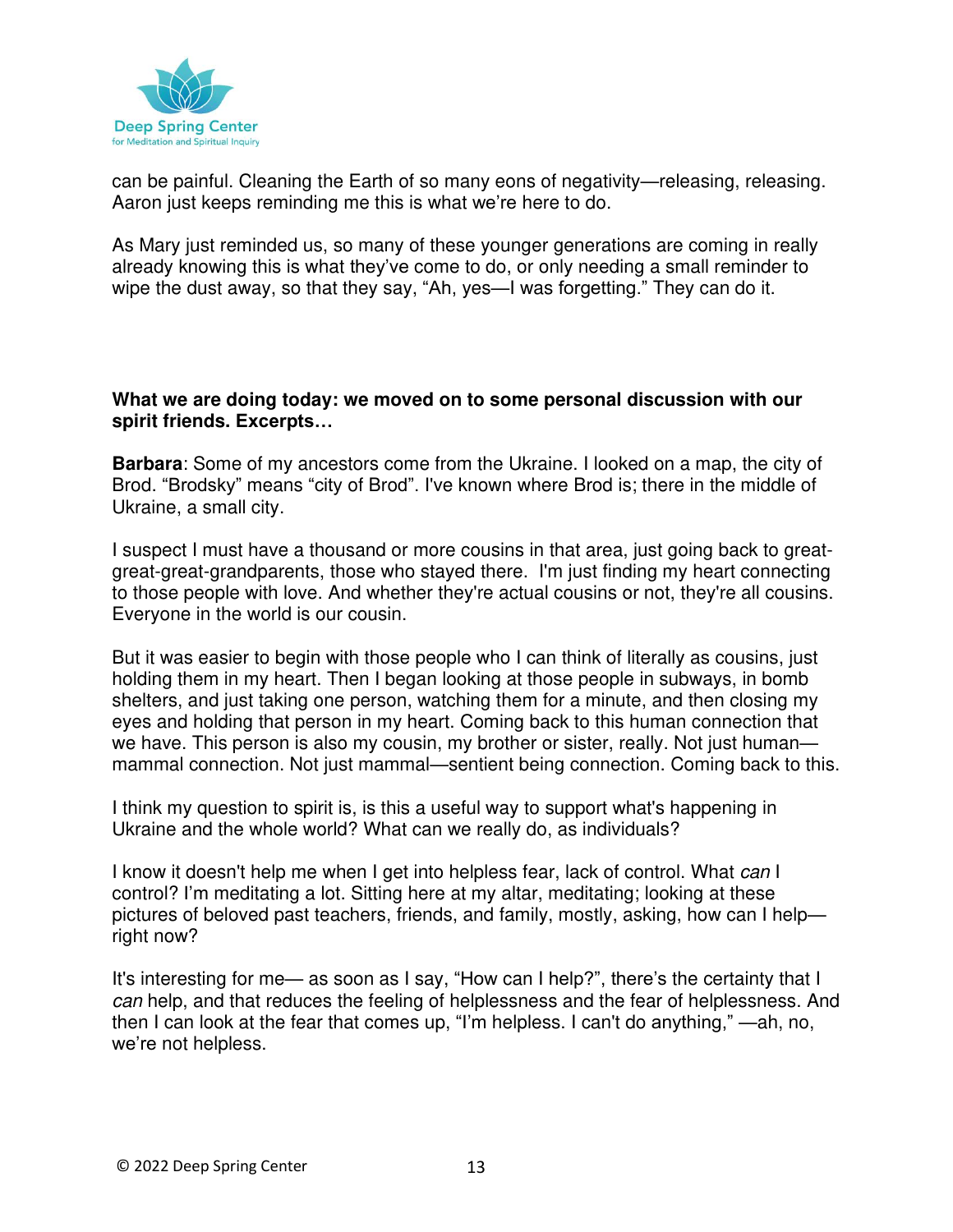

Fear is one of the things that gets in the way—not fear but getting caught up in the stories of the fear is one of the things that gets in the way of our actual helping. We get pulled into that trap, and it blocks our ability to do what we can do, which is just to hold loving space in our hearts.

So, I don't know any of my ancestors' names back then. I know the great-greatgrandfather who came here from the city of Brod had the last name, Brodsky, but I don't know any first names.

My heart is just going out to these people and saying, "I love you, and I will live here with as much stability as I can, to hold space for you, who are living there right now in such instability. And we can do that without being a rescuer and adding to the triangle Julian describes below.

**Julian**: The other day, in our *Eden Project* class small group meeting, we meditated on the Russian invasion into Ukraine as it was launching. As I began my meditation, I immediately experienced the energy, the presence of all of our group members as energy beings. Focusing on Ukraine, I realized that we were joining a massive group of people around the world who were meditating and expressing compassion for Ukraine.

I felt instructed to express the compassion, not only for the people in Ukraine, but also for the land, the second density beings, the buildings, and all of the structures that humans have built and live with in Ukraine. Then I felt shown to move the attention and include the Russian military and the people in Russia, because their energy is also involved.

It was for me a magnificent experience. It reminded me of how our world has this formula of that triangle of victim, persecutor, and rescuer, where you have to have a victim being persecuted and a rescuer who will intervene. It is a very old pattern with us humans on this planet of a triangle of turbulent energy that perpetuates itself.

With this in mind, I meditate with compassion that the old pattern triangle of suffering be released from Ukraine and the entire world. I release from wanting to be a rescuer and from wanting to persecute Putin and the Russian soldiers. I practice opening into the space of grace and offering to be a conduit through which compassionate grace then expresses. That was my experience. Thank you.

**Barbara**: Thank you, Julian. I think this is so much it. Just getting ourselves outside of that emotional tangle of either the fixer, or the one that's being persecuted, or the one who's persecuting, and coming into this energy of grace, energy of presence and love, and remembering that we just naturally open it out and make it accessible in the world.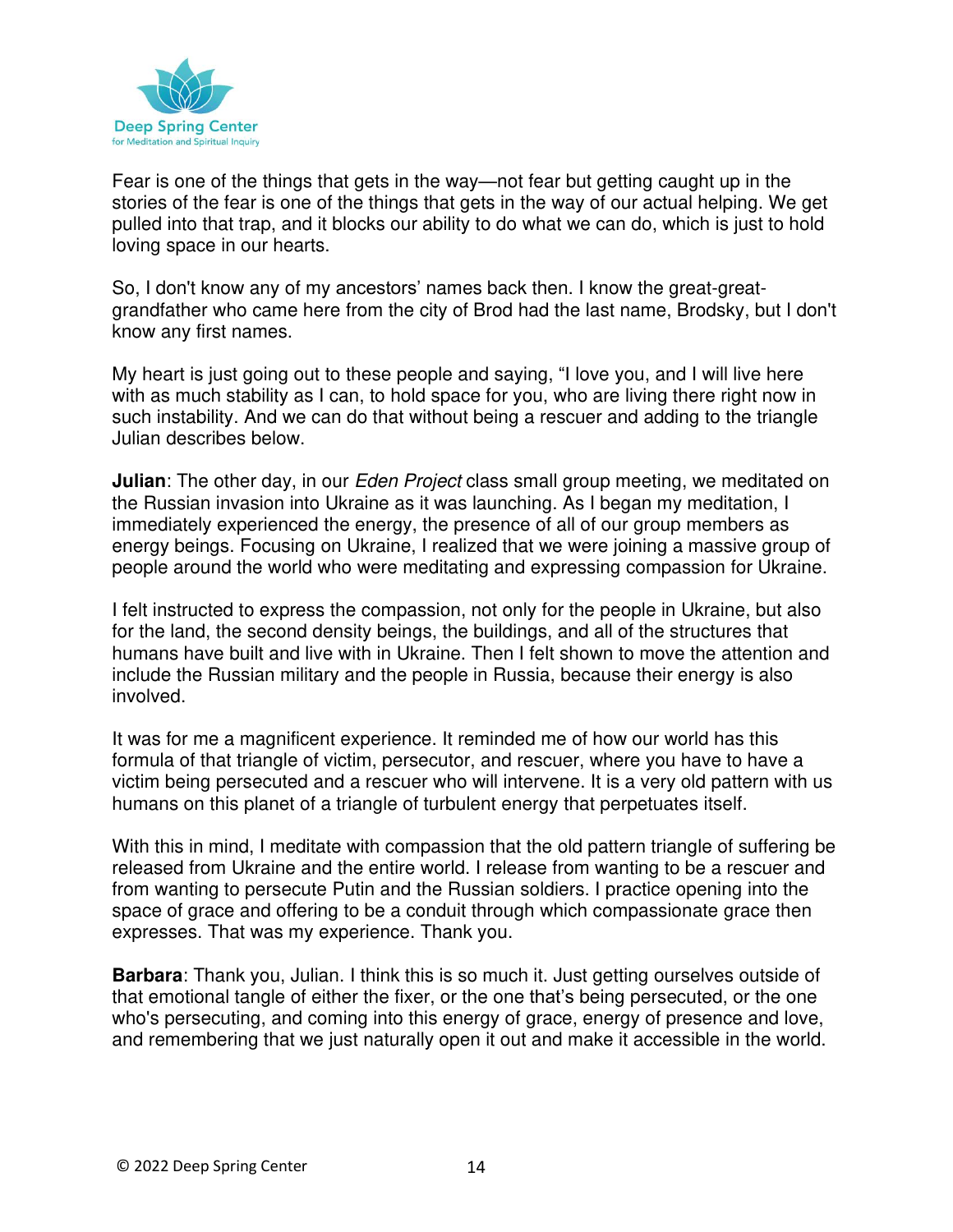

And the more of us that make that energy accessible, not as fixer, just as witness, loving witness, and presence, the more that energy becomes accessible and other people remember, "What am I doing?" Slip out of their role in that triangle, more and more of us.

One of the things that I'm finding interesting is, because of the communications in the world these days, this is maybe the first war that's been instantly available in everyone's home, moment by moment. And I assume it's this way in many parts of the world— not all parts, but in many parts of the world. So, it seems like a wonderful opportunity to bring in that sense of presence and love and groundedness— no fixing, because there's nothing to fix.

I think here of having a couple of squabbling little children; not trying to yell at them or fix them, but just saying, "Come here." Getting each one on my lap and rocking and starting to sing with them. Helping them come down from that stage into just a heartcentered, openhearted, and connected stage where then, in a little while, they're ready to get up and go and play peacefully again. They've let go of the stories.

 *Please turn to the next page for a beautiful illustration.* 

<http://www.autumnskyeart.com/>